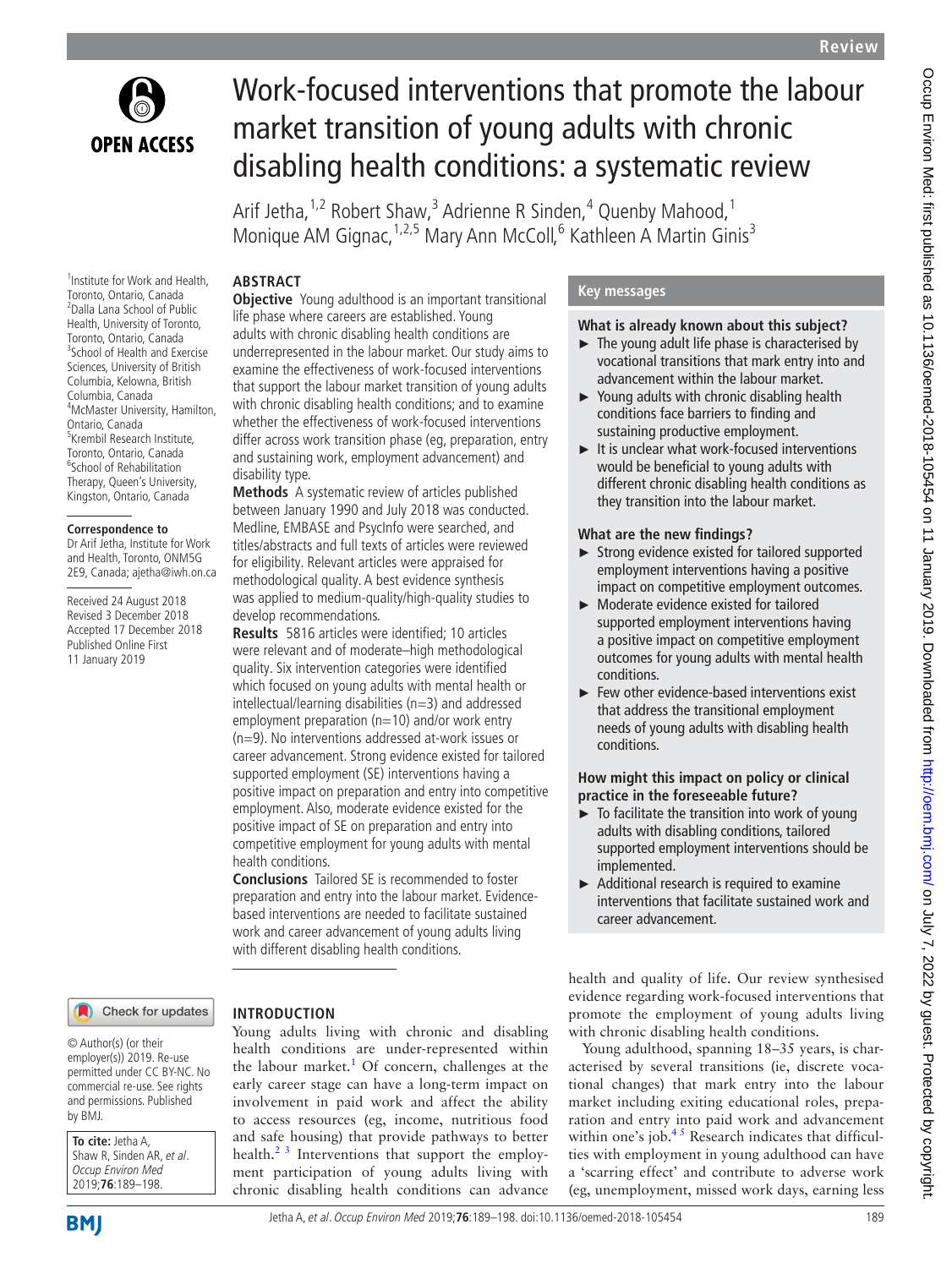pay) and health outcomes (eg, psychological distress) that can extend across adulthood.<sup>6</sup>  $\frac{3}{7}$  The current generation of young adults (often referred to as millennials) face unique challenges with employment. When compared with previous generations, millennial young adults possess higher levels of formal education and technological literacy, but are less likely to be employed in full-time permanent jobs and more likely to face income inse-curity.<sup>[8 9](#page-9-0)</sup> It is within these challenging socioeconomic conditions that young people with disabilities are entering the labour market.

Despite the existence of legislation which protects against workplace discrimination and mandates reasonable job accom-modation,<sup>[10 11](#page-9-1)</sup> young adults with chronic and disabling health conditions are only half as likely to participate in employment than their peers without a disability.<sup>12 13</sup> Data from industrialised countries like Canada and the USA indicate that young adults with disabling health conditions are more likely to report underemployment, precarious working conditions and at-work productivity losses.<sup>1</sup> <sup>14 15</sup> Also, young adults with disabilities have a lower median yearly income compared with their peers without a disability and are more likely to rely on income supports.<sup>[15 16](#page-9-3)</sup> Income and employment inequity between those with and without a disabling health condition widens with older age. $15$ 

Interventions that are work-focused (ie, where the specific intention is to promote employment engagement) play an important role in addressing the physical and psychosocial workplace barriers experienced by people with disabling health conditions.<sup>[17 18](#page-9-4)</sup> However, little evidence currently exists which can guide the development of policies and programmes that enhance the employment of young adults with chronic disabling health conditions. Systematic reviews of studies of working-aged samples ( $\approx$ 18–65 years) with different disabling health conditions indicate the importance of multidimensional work-focused interventions that include workplace modification, health and rehabilitation care, supported job placement and work-related training.[17–22](#page-9-4) Another recent review of studies of vocational programmes of youth (15–25years) with physical disabilities found that workplace-based training, job-specific mentorship and family engagement were intervention components that had the potential to improve participation in paid and unpaid work roles.<sup>23</sup> Of note, the methodological quality of the intervention studies in this review was not reported. Hence, it is unclear what work-focused interventions would be beneficial to young adults with different disabling health conditions as they transition into the labour market.

Using a rigorous systematic review methodology, our study examines the following research questions: (1) What work-focused interventions are most effective in supporting the employment of young adults with chronic disabling health conditions? (2) Does the effectiveness of work-focused interventions differ for young adults living with different chronic disabling health conditions (eg, mental health, intellectual/learning, physical and speech/hearing/visual disabilities)? (3) Do interventions and their effectiveness differ across the period of transition into the labour market (eg, preparation, entry, sustaining work and advancement within employment)?

### **Methods**

We used a systematic review methodology designed to synthesise evidence in the field of occupational health and safety and aimed at generating recommendations for practice.<sup>17</sup> Investigative team members had experience with the systematic review process and

specific backgrounds in information sciences, epidemiology, social sciences, rehabilitation and health sciences, occupational health and public policy. Embedded within the review process was engagement with relevant stakeholders including young adults with disabilities, employment support practitioners and public policy experts.<sup>[24](#page-9-6)</sup> The review protocols, described below, were registered with PROSPERO (CRD42018104550) and align with Preferred Reporting Items for Systematic Reviews and Meta-Analyses guidelines.

#### **Question development**

At the outset, the investigative team and stakeholders participated in a series of consultations where research questions were generated. During consultations, stakeholders expressed a lack of evidence regarding the most effective interventions that could be used to facilitate preparation, entry and advancement within the labour market of young adults with disabilities. Stakeholders also described an absence of evidence regarding whether interventions should differ based on disability type. In collaboration with stakeholders, the study team also decided to examine work-focused interventions within Organisation for Economic Co-operation and Development (OECD) countries which have similar socioeconomic contexts.

#### **Literature search**

Search terms were developed iteratively with input from the lead author, information scientist, review team members and stakeholders. All database-specific search terms are available in online [supplement](https://dx.doi.org/10.1136/oemed-2018-105454) 1. Collaboratively, search terms were refined to follow a PICO framework and capture the *population* of young adults with chronic disabling health conditions, work-focused *interventions*, *comparison groups* and work *outcomes* ([table](#page-1-0) 1). To address our research questions, we searched for any disabling chronic health condition that could affect young adults including mental health (eg, depression), intellectual/learning (eg, attention deficit disorder), physical (eg, juvenile arthritis) or speech/hearing/visual disability. Database-specific controlled vocabulary terms and keywords were included. The terms within each category were combined using a Boolean OR operator and terms across the four main categories were combined using a Boolean AND operator. Medline (OVID), EMBASE (OVID) and PsycInfo (OVID) were searched for articles published between January 1990 and September 2017 to identify work-focused interventions for current and previous generations of young adults with chronic disabling health conditions. The search was subsequently updated in July 2018. Aligning with previous occupational health and safety reviews, research prior to 1990 was

<span id="page-1-0"></span>

| Table 1<br>summary table                                                                                   | Population, intervention, comparison, outcome (PICO)                                                                                                                                                                                                                                                                                  |  |
|------------------------------------------------------------------------------------------------------------|---------------------------------------------------------------------------------------------------------------------------------------------------------------------------------------------------------------------------------------------------------------------------------------------------------------------------------------|--|
| PICO category                                                                                              | <b>Description</b>                                                                                                                                                                                                                                                                                                                    |  |
| Population                                                                                                 | Young adults with chronic disabling health conditions<br>Young adults living with any health condition that is chronic and<br>results in prolonged or episodic disability. We included conditions<br>that can be categorised as resulting in mental health, intellectual/<br>learning, physical, or speech/hearing/visual disability. |  |
| Intervention                                                                                               | Work-focused intervention<br>Intervention designed to explicitly impact work participation.                                                                                                                                                                                                                                           |  |
| Comparison                                                                                                 | Any comparator group                                                                                                                                                                                                                                                                                                                  |  |
| <b>Outcomes</b>                                                                                            | Work participation<br>Any measure of labour market activity.                                                                                                                                                                                                                                                                          |  |
| Specific search terms directly align with the PICO framework, and are presented<br>in online supplement 1. |                                                                                                                                                                                                                                                                                                                                       |  |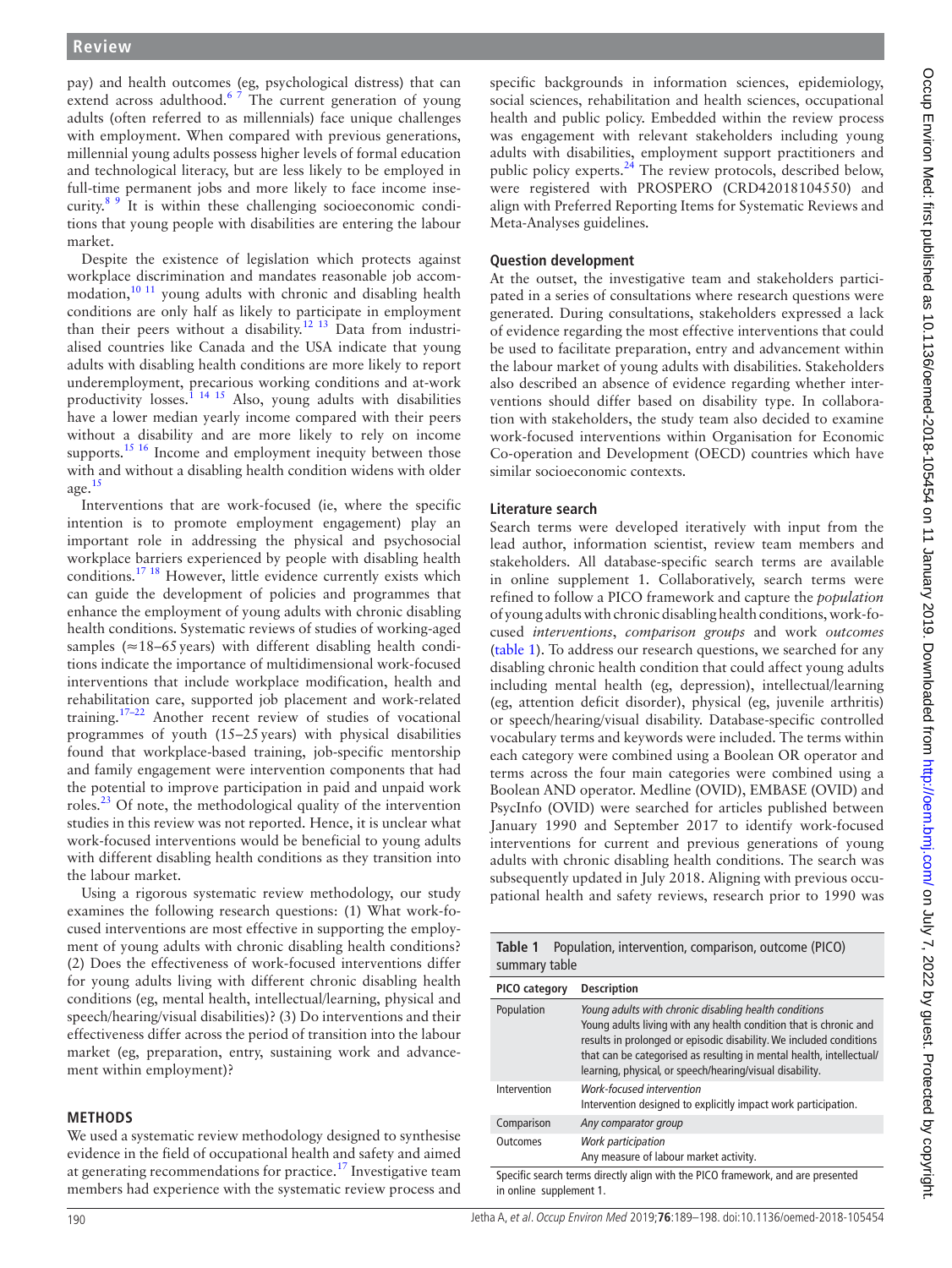Occup Environ Med: first published as 10.1136/oemed-2018-105454 on 11 January 2019. Downloaded from http://oem.bmj.com/ on July 7, 2022 by guest. Protected by copyright Occup Environ Med: first published as 10.1136/oemed-2018-105454 on 11 January 2019. Downloaded from Medi://oem.bmj.com/ on July 7, 2022 by guest. Protected by copyright.

considered informative but excluded to account for advancements with workplace, policy and health systems levels that have occurred in OECD countries.<sup>[18](#page-9-7)</sup> Non-English studies are indexed in the three databases with English-transcribed titles and abstracts. Accordingly, we captured non-English references using English search terms. Search terms were customised to align with each database's specific controlled vocabulary. Reference lists of included studies were also examined to identify references not found in the literature search. The search yields were combined in a citation manager software. Once duplicates were removed, titles and abstracts were imported into Microsoft Excel to facilitate the screening processes.

### **Relevance screen**

Articles were included if they were primary research, published*≥* 1990, focused on a work-specific intervention, within an OECD country, $^{25}$  and where the sample of interest was young adults (18–35 years) with any chronic disabling health condition. We included studies when the sample's mean age fell between 18 and 35 years, and age range was <45 years or >16 years. Articles which had a broader age range were only included when sample characteristics and intervention effects were reported for young adults. Our operationalisation of young adulthood aligns with theoretical research on the young adult life phase and enabled us to capture various definitions used in the literature.<sup>5 20</sup> Intervention studies could be randomised or non-randomised designs but had to have a comparator or control group.[17](#page-9-4) All languages were included in our search. Exclusion criteria comprised (1) non-intervention studies (eg, observational research); (2) secondary research (eg, systematic reviews); (3) non-work-focused interventions (eg, clinical interventions where employment was not an intended outcome); (4) commentary/editorial or case studies; and (5) studies where no statistical intervention effect was recorded. While previously published systematic reviews or meta-analysis studies were not eligible, their references were checked to identify relevant articles.

Titles and abstracts of references identified in the search were divided among three reviewers for relevance screening, such that each reference was screened by two reviewers independently. A quality control step was implemented to ensure inter-rater reliability and limit bias; 5% of titles and abstracts were examined by two reviewers and findings were compared. Reviewers came to consensus on any disagreements and consulted the third reviewer in cases that could not be resolved. Articles that met the first level of screening were carried forward for a full-text review. Two independent reviewers applied the same inclusion and exclusion criteria to examine each article. Disagreements between the two reviewers were discussed in team meetings. Moderate–high inter-rater reliability was identified in title/abstract and full-text reviews, suggesting that reviewers were consistently applying inclusion/exclusion criteria to the screening processes.

## **Quality appraisal and data extraction**

Each relevant article was appraised for methodological quality by two independent reviewers. A 25-item quality assessment tool was used to assess study methodological (ie, study design and objectives, level of recruitment, intervention characteristics and intensity, outcomes and analysis)<sup>18</sup> (online [supplement 2](https://dx.doi.org/10.1136/oemed-2018-105454)). The appraisal tool has been used in previous occupational health and safety systematic reviews and provided an evaluation of internal, external and statistical validity of each article.<sup>26</sup> During team meetings, reviewers were required to reach consensus on the application of the quality assessment tool for each study. Once consensus was reached, methodological quality appraisal scores were assigned to each study based on a weighted sum score of the quality criteria. Weightings were created through a consensus building exercise where members of the research team and study stakeholders ranked quality appraisal criterion based on level of importance with regards to methodological dimensions that were most important to addressing our research questions (1=somewhat important;  $3 = \text{very important}$ . Weightings are reported in online supplement 2. Using the weightings, a final quality score was generated and converted to a percentage. Studies were ranked as high (≥85%), medium (50%–84%) or low quality  $(<50\%)$ .<sup>[27](#page-9-10)</sup> While informative, low-quality studies were ultimately excluded from the review because of their potential risk of bias and methodological limitations. Data from included studies were extracted to create summary tables which included sample description, intervention details and work outcomes. Interventions that used similar mechanisms and conceptual principles were grouped together.

### **Evidence synthesis**

Evidence synthesis considered the quality, quantity and consistency of evidence to draw practice-based conclusions for each intervention category. Given that studies varied in their length of observation, design and confounding variables, pooled effect estimates were not calculated. However, a best evidence synthesis approach was taken to generate messages for policy or practice based on the level of evidence available. $^{28}$ 

The effectiveness of an intervention was determined using criteria that were applied to each study. In particular, a study exhibiting a positive effect was characterised by findings which showed a significantly positive result and either no negative results or no null effects. A negative effect intervention referred to a study exhibiting any negative effect. Intervention effects, quality ratings and number of studies were all considered to determine the level of evidence for each category of intervention uncovered in the review. Evidence was synthesised using an algorithm that considers the quality and quantity of studies and consistency of study findings $^{29}$  [\(table](#page-2-0) 2).

<span id="page-2-0"></span>

| Best evidence synthesis algorithm/algorithm for messages <sup>1827</sup><br>Table 2 |                                                         |                                                        |                                                                                |                                                    |
|-------------------------------------------------------------------------------------|---------------------------------------------------------|--------------------------------------------------------|--------------------------------------------------------------------------------|----------------------------------------------------|
| Level of evidence                                                                   | Minimum quality                                         | Minimum quantity                                       | Consistency                                                                    | <b>Strength of message</b>                         |
| Strong                                                                              | $High*$ (H)                                             |                                                        | 3H agree; if $3^+$ studies, $\geq$ 3/4 of the M and H agree                    | <b>Recommendations</b>                             |
| Moderate                                                                            | Mediumt (M)                                             | 2Hor 2M and 1H                                         | 2H agree or 2M and 1H agree; if $3^+$ studies, $\geq$ 2/3 of the M and H agree | <b>Practice considerations</b>                     |
| Limited                                                                             |                                                         | 1H or 2M or 1M and 1H                                  | 2 (M and/or H) agree; if 2 studies, >1/2 of the M and H agree                  | Not enough evidence to                             |
| <b>Mixed</b>                                                                        |                                                         |                                                        | Findings are contradictory                                                     | make recommendations or<br>practice considerations |
| Insufficient                                                                        |                                                         | Medium quality studies that do not meet above criteria |                                                                                |                                                    |
|                                                                                     | *High (H) quality study ≥85% in quality appraisal       |                                                        |                                                                                |                                                    |
|                                                                                     | tMedium (M) quality study=50%-84% in quality appraisal. |                                                        |                                                                                |                                                    |

Jetha A, et al. Occup Environ Med 2019;**76**:189–198. doi:10.1136/oemed-2018-105454 191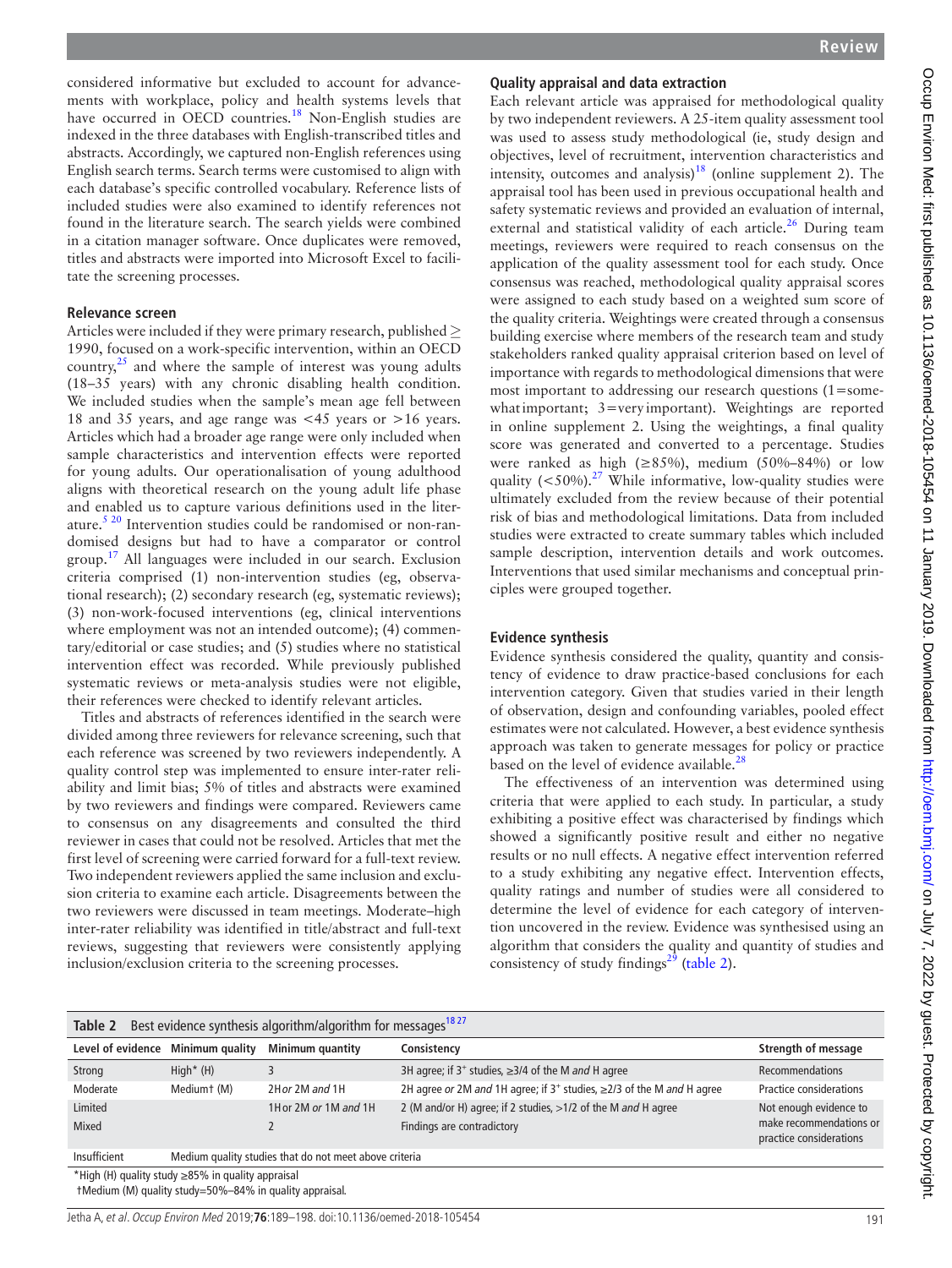

<span id="page-3-0"></span>Figure 1 Flow chart of study identification, selection and synthesis.

The algorithm has been used in several systematic reviews in the field of occupational health and safety<sup>[18 30](#page-9-7)</sup> to guide policy and practice recommendations. An intervention that is supported by a strong level of evidence contributes to specific recommendations for policy and practice. An intervention supported by a moderate level of evidence contributes to practice considerations. In contrast, limited, mixed or insufficient evidence levels contribute to a lack of evidence to guide policies or practices. Interventions that were supported by moderate to strong evidence levels were examined further to determine if their effect differed based on disability type or phase of work transition. Practice recommendations were generated in collaboration with study stakeholders to develop specific messages that could be disseminated to knowledge users.

### **Results**

### **Literature search and relevancy screen**

Spanning January 1990–July 2018, our search yielded 5816 articles from various databases and after removing duplicates. Following title/abstract relevancy screening, 5185 articles were excluded. Most common reasons for exclusion were studies not focusing on young adults (45%) and/or a specific work intervention (40%). Full-text reviews of the remaining 631 manuscripts resulted in 18 studies being carried forward for quality appraisal. Ten articles of moderate to high quality were identified as relevant for data extraction ([figure](#page-3-0) 1). For three work-focused interventions, we identified two published articles. Multiple articles

describing the same intervention were grouped together in [table](#page-1-0) 1, but only the primary article was included in the evidence synthesis. All eligible articles were in English language.

### **Quality appraisal**

Using the quality appraisal tool, three studies were high quality (≥85% of quality appraisal score) and seven articles were of medium quality (50%–84% of quality appraisal score). Five articles were appraised rated as being of low quality (<50% of quality appraisal score) and were excluded from data extraction and evidence synthesis. Consistent across all medium-quality and high-quality studies, reasons for receiving a lower quality appraisal score were non-random selection of the study sample  $(n=10)$  and potential for co-intervention  $(n=10)$ . Intervention articles that were appraised as low quality tended to not adequately describe sample inclusion/exclusion criteria  $(n=5)$ , baseline sample characteristics ( $n=3$ ), sample attrition ( $n=4$ ) or key intervention mechanisms  $(n=3)$ . Low-quality articles were also characterised by suboptimal statistical analyses  $(n=5)$  and did not control for important confounding variables in their analysis  $(n=5)$ .

### **Data extraction**

Of the 10 studies, 5 were randomized trials, 2 were non-randomised trials and 3 used other study designs (eg, cohort studies, post-test evaluation) ([table](#page-4-0) 3). Over half of the intervention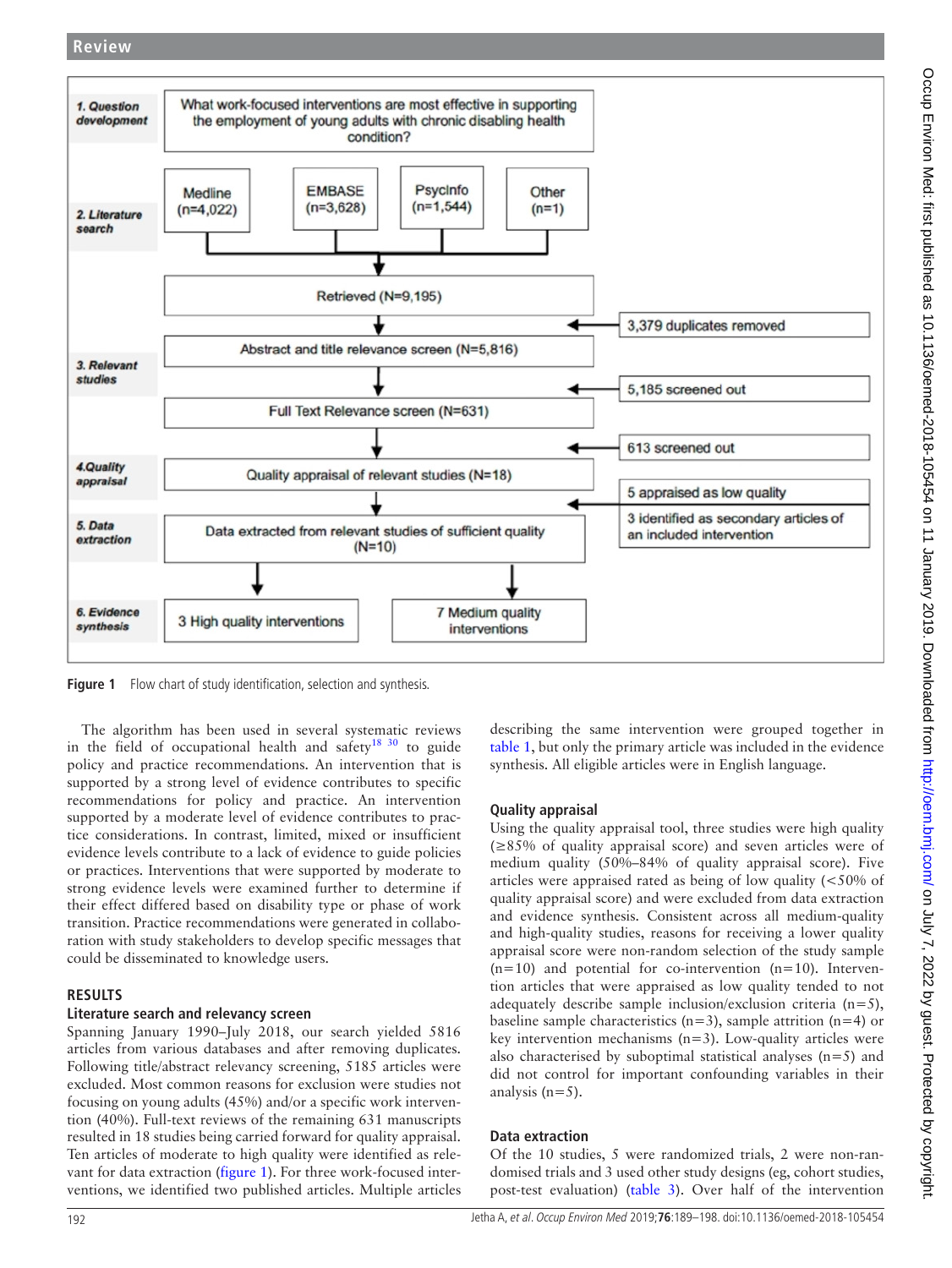| Table 3 Study characteristics                                                                                                                                                                                                          |                          |           |                                                                                                    |                           |                                            |                                         |                            |                       |
|----------------------------------------------------------------------------------------------------------------------------------------------------------------------------------------------------------------------------------------|--------------------------|-----------|----------------------------------------------------------------------------------------------------|---------------------------|--------------------------------------------|-----------------------------------------|----------------------------|-----------------------|
| Author, year                                                                                                                                                                                                                           | Quality appraisal rating | Country   | Intervention categoryt                                                                             | <b>Transitional</b> phase | Study design                               | Population                              | Sample size                | Length of observation |
| Baksheev et al, 2012 <sup>32</sup><br>Killacky, 2008 <sup>40</sup>                                                                                                                                                                     | High                     | Australia | Tailored supported employment                                                                      | Preparation, entry        | Randomised trial                           | Mental health                           | $c=21$<br>$i=20$           | 6 months              |
| Burke-Miller et al, 2012 <sup>33</sup><br>Cook et al, 2005 <sup>51</sup>                                                                                                                                                               | High                     | USA       | Tailored supported employment                                                                      | Preparation, entry        | Randomised trial                           | Mental health                           | 1<br>2568<br>28232<br>2532 | 24 months             |
| Ferguson, 2012 <sup>34</sup>                                                                                                                                                                                                           | Medium                   | USA       | Tailored supported employment#                                                                     | Preparation, entry        | Non-randomised trial                       | Mental health                           | $i=20$<br>c=16             | 10 months             |
| Fraker et al, 2018 <sup>41</sup>                                                                                                                                                                                                       | Medium                   | USA       | Youth transition demonstration enhanced employment<br>services                                     | Preparation, entry        | Randomised trial                           | Any disability*                         | $c = 399$<br>$=460$        | 3 years               |
| Major et al, 2010 <sup>35</sup>                                                                                                                                                                                                        | Medium                   | $\leq$    | Tailored supported employment                                                                      | Preparation, entry        | Cohort study with concurrent<br>comparison | Mental health                           | $c=70$<br>$i=4$            | 1 year                |
| McGahey et al, 2014 <sup>36</sup>                                                                                                                                                                                                      | Medium                   | Australia | Tailored supported employment+selfdisclosure planning                                              | Preparation, entry        | Non-randomised trial                       | Mental health                           | $c=20$<br>$i=20$           | 6 weeks*              |
| Wehman et al, 2014 <sup>52</sup> t<br>Wehman et al, 2017 <sup>38</sup>                                                                                                                                                                 | High                     | USA       | Tailored supported employment+autism spectrum disorder Preparation, entry<br>specific intervention |                           | Randomised trial                           | Intellectual and learning<br>disability | $c=18$<br>$\overline{=}31$ | 20 months             |
| Wehman et al, 2014 <sup>37</sup>                                                                                                                                                                                                       | Medium                   | USA       | Tailored supported employment                                                                      | Preparation, entry        | Cohort study with concurrent<br>comparison | Intellectual and learning<br>disability | $c = 14836$<br>$i = 8462$  | 1 year                |
| Smith et al, 2015 <sup>42</sup>                                                                                                                                                                                                        | Medium                   | USA       | Technology-based job interview training                                                            | Preparation               | Post-intervention evaluation               | Intellectual and learning<br>disability | $\Xi$<br>$\frac{8}{2}$     | 6 months              |
| Yamaguchi et a/, 2016 <sup>31</sup>                                                                                                                                                                                                    | Medium                   | neder     | Tailored supported employment+cognitive remediation                                                | Preparation, entry        | Randomised trial                           | Mental health                           | $G=47$<br>$=45$            | 1 year                |
| *Any disability includes those living with mental health, intellectual/learning, physical and/or speech/hearing/visual disability<br>#Multiple articles were published for the same intervention, we ordered the primary article first |                          |           |                                                                                                    |                           |                                            |                                         |                            |                       |

<span id="page-4-0"></span>‡Interventions published as individualised placement and support (a variant of supported employment) were categorised as tailored supported employment.

‡hteventions published as individualised placement and support (a variant of supported employment) were categorised as tailored supported employment.<br>c. control group; i, intevention group. c, control group; i, intervention group.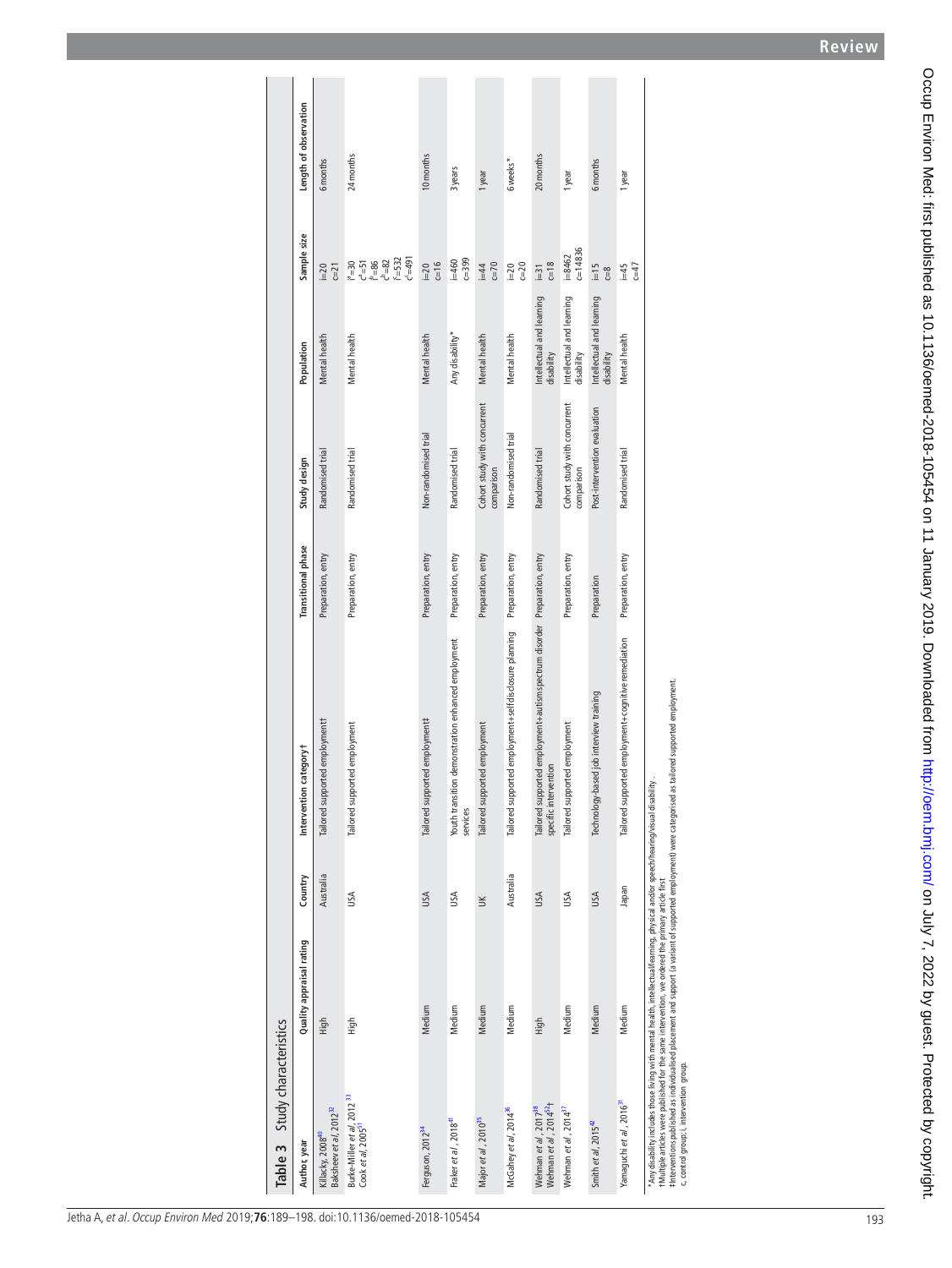studies were conducted in the USA  $(n=6)$ . The remaining were conducted in Australia (n=2), the UK (n=1) and Japan (n=1). Across the studies, over half had an observation length of *≥*1 year and ranged from 6 weeks to 3 years.

#### **Interventions**

Five main intervention categories were uncovered in our systematic review that support the employment of young adults with disabling health conditions ([table](#page-4-0) 3).

### Tailored supported employment (SE)  $(n=8)^{31-38}$

SE is a job training programme where a person with a disabling health condition is integrated within a business to acquire competitive employment. SE participants obtain tailored vocational coaching in a number of areas including interpersonal skills, behavioural self-monitoring, problem solving, requesting assistance, transportation, and workplace policies and procedures. The approach is collaborative and involves a multidisciplinary support team (eg, vocational rehabilitation service providers, healthcare professionals, families, educational agencies and employers). Notably, SE includes disability-awareness training within the workplace in which the participant is placed. Individualised placement and support are considered a variant of SE that is applied to people with mental health conditions. Individualised placement and support interventions were grouped under the SE intervention category.<sup>39</sup>

#### Tailored SE in combination with a disease-specific work intervention  $(SE^+)$  (n=2)<sup>31 38 40</sup>

Several interventions combined SE with disability-specific work interventions. For instance, one study implemented autism-specific interventions including behavioural analysis, support/ consultation from an autism specialist and workplace autism awareness.<sup>38</sup> The second offered cognitive remediation to people with mental illness including training on sustaining attention, psychomotor speed, building learning memory capacity and managing cognitive problems.<sup>3</sup>

### Tailored SE in combination with self-disclosure training  $(n=1)$

One intervention offered an SE intervention that was combined with training on self-disclosure. Participants in this intervention were asked to identify which items of personal and health-related information they wish to share with others and were coached on the development of a strategy for disclosure. $36$ 

### Youth transition demonstration (YTD) enhanced employment services (n=1)

YTD provided a cluster of employment services including individualised work-based experiences, empowerment building, family support and connection to service providers (eg, healthcare providers, education programme, transportation, assistive technologies). At the policy level, YTD participants also received waivers for income support that enabled them to engage in the labour market without loss of social security.<sup>41</sup>

### Technology-based job interview training (n=1)

A virtual reality-based training programme was provided that simulated a job interview with a virtual organisational human resource representative. The job interview training programme provided customisable interview questions and simulated a rapport with an interviewer that would mimic a real-life job interview. Participants were provided with a score and specific feedback to improve interview skills.<sup>[42](#page-9-24)</sup>

All 10 interventions focused on preparation for employment and 9 interventions also targeted entry into work. No intervention focused on sustaining employment or career advancement. Six interventions were administered to young adults living with mental health conditions (eg, psychosis, major depressive disorder), $31-36$  three were administered to young adults living with intellectual and learning disability (eg, autism spectrum disorder)[37 38 42](#page-9-23) and one focused broadly on young adults with different disabilities.<sup>41</sup>

### **Work outcomes**

Eight studies examined the impact of the intervention on *competitive employment*, which is defined as meaningful integrated employment that is consistent with a person's career interests and skills, and where wages are at the market rate.<sup>39</sup> Competitive employment was measured dichotomously (competitively employed; not competitively employed). Three studies also assessed *employment in any job* including part-time or full-time paid work in contract or permanent positions (employed; not employed). Few studies also collected information on *job tenure* (ie, days employed for pay), *employment income* (ie, paid weekly earnings) and *hours worked* (ie, weekly hours worked) [\(table](#page-6-0) 4).

### **Evidence synthesis**

Evidence was synthesised for each intervention category and specific practice-based messages were generated [\(table](#page-7-0) 5). A strong level of evidence existed for SE on competitive employment (three high (H) and four medium (M) quality studies). Practice-based recommendations can be drawn from this level of evidence; implementing an SE programme is recommended for young adults with disabilities to prepare for and secure competitive employment. Moderate evidence was available for the effect of SE on employment in any job (2H and 1M). Practice-based considerations can be drawn from this level of evidence; SE can be considered to promote employment in any job. Findings showed insufficient evidence for the effect of SE on other work outcomes (eg, income, hours worked or job tenure). Also, insufficient evidence was identified for the use of other interventions including SE<sup>+</sup>, SE and self-disclosure training, YTD and technology-based job interview training.

When examining whether interventions differed for young adults with different chronic disabling health conditions, a moderate level of evidence existed for the use of SE to support competitive employment for young adults with mental health conditions (2H and 3M). Thus, SE should be considered as an effective intervention to increase the likelihood of competitive employment for young adults with mental health conditions. There was not enough evidence to support the use of SE for competitive employment of young adults living with other disabling health conditions. There was also insufficient evidence to examine whether the interventions would be beneficial for other phases of the transition to employment.

### **Discussion**

Young adults with chronic disabling health conditions face challenges finding and sustaining paid work and may benefit from specialised support. Our systematic review is one of the first to synthesise evidence regarding the effectiveness of work-focused interventions for young adults with chronic disabling health conditions. Interventions that support the transition into the labour market address a critical social determinant of health and provide young adults with pathways to better health and quality of life. Only a handful of work-focused interventions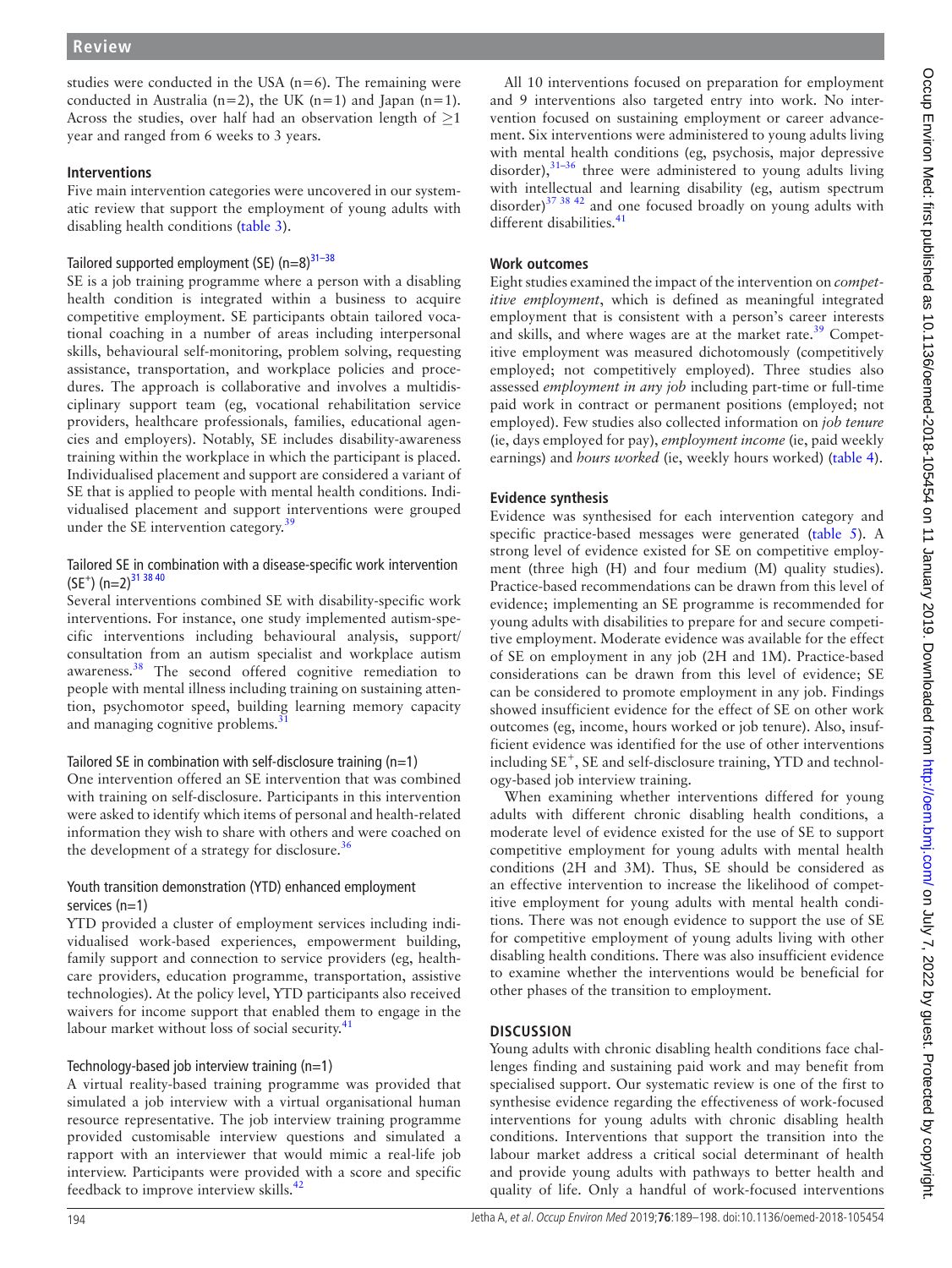<span id="page-6-0"></span>

| Table 4                                | Study findings and quality appraisal                                                                                                                                                                                                           |                                                                                      |                 |                                                                                                                                                                                                                                                                                          |                                  |         |
|----------------------------------------|------------------------------------------------------------------------------------------------------------------------------------------------------------------------------------------------------------------------------------------------|--------------------------------------------------------------------------------------|-----------------|------------------------------------------------------------------------------------------------------------------------------------------------------------------------------------------------------------------------------------------------------------------------------------------|----------------------------------|---------|
| Study author, year                     | Intervention                                                                                                                                                                                                                                   | Work outcomes                                                                        | Population      | Key findings                                                                                                                                                                                                                                                                             | Direction of support             | Quality |
| Killacky, 2008 <sup>32 40</sup>        | Tailored supported employment                                                                                                                                                                                                                  | Competitive employment<br>$\frac{1}{2}$<br>Employed in any<br>Hours worked<br>Income | Mental health   | reatment group reported significantly greater income<br>Treatment group reported significantly greater hours<br>freatment group significantly more likely to report<br>Treatment group significantly more likely to report<br>competitive employment<br>competitive employment<br>worked | $+$<br>$^{+}$<br>$+$<br>$^{+}$   | ᆂ       |
| Burke-Miller et al, 2012 <sup>33</sup> | Tailored supported employment                                                                                                                                                                                                                  | Competitive employment<br>job<br>Employed in any                                     | Mental health   | Young adult treatment group more likely to report working<br>Young adult treatment group significantly more likely to<br>report competitive employment<br>in any job (ns)                                                                                                                | $^{+}$<br>$^{+}$                 | ᆂ       |
| Ferguson, 2012 <sup>34</sup>           | Tailored supported employment                                                                                                                                                                                                                  | $\frac{1}{10}$<br>Employed in any<br>Hours worked<br>Income                          | Mental health   | No difference between treatment and control group in<br>No difference between treatment and control group in<br>Treatment group significantly more likely to report<br>employment in any job<br>hours worked<br>hours worked                                                             | $^{+}$                           | Σ       |
| Fraker et al, 2018 <sup>41</sup>       | enhanced employment services<br>Youth transition demonstration                                                                                                                                                                                 | Employment in any job<br>Income                                                      | Any disability* | Treatment group reported significantly greater income<br>Treatment group significantly more likely to report<br>employment in any job                                                                                                                                                    | $^{+}$<br>$^{+}$                 | Σ       |
| Major et al, 2010 <sup>35</sup>        | Tailored supported employment                                                                                                                                                                                                                  | Competitive employment                                                               | Mental health   | Treatment group significantly more likely to report<br>competitive employment                                                                                                                                                                                                            | $^{+}$                           | Σ       |
| McGahey et al, 2014 <sup>36</sup>      | employment+self-disclosure<br>Tailored supported<br>Planning +                                                                                                                                                                                 | Competitive employment                                                               | Mental health   | Treatment group significantly more likely to report<br>competitive employment                                                                                                                                                                                                            | $^{+}$                           | Σ       |
| Wehman et al, 2017 <sup>38</sup>       | employment+autism spectrum<br>disorder specific intervention<br>Tailored supported                                                                                                                                                             | Competitive employment                                                               |                 | Intellectual and learning disability Treatment group significantly more likely to report<br>competitive employment                                                                                                                                                                       | $^{+}$                           | ᆂ       |
| Wehman et al, 2014 <sup>37</sup>       | Tailored supported employment                                                                                                                                                                                                                  | Competitive employment                                                               |                 | Intellectual and learning disability Treatment group significantly more likely to report<br>competitive employment                                                                                                                                                                       | $\begin{array}{c} + \end{array}$ | Σ       |
| Smith et al, $2015^{42}$               | Technology-based job interview<br>training                                                                                                                                                                                                     | Competitive employment                                                               |                 | Intellectual and learning disability Treatment group significantly more likely to report<br>competitive employment                                                                                                                                                                       | $^{+}$                           | Σ       |
| Yamaguchi et al, 2016 <sup>3</sup>     | employment+cognitive<br>Tailored supported<br>remediation                                                                                                                                                                                      | Competitive employment<br>Job tenure                                                 | Mental health   | Treatment group significantly more likely to report longer<br>Treatment group significantly more likely to report<br>competitive employment<br>ob tenure                                                                                                                                 | $^{+}$<br>$+$                    | Σ       |
|                                        | *Any disability includes those living with mental health, intellectual/learning, physical and/or speech/hearing/visual disability.<br>+, positive effect; /, no effect, H, high quality; M, medium quality; ns, not statistically significant. |                                                                                      |                 |                                                                                                                                                                                                                                                                                          |                                  |         |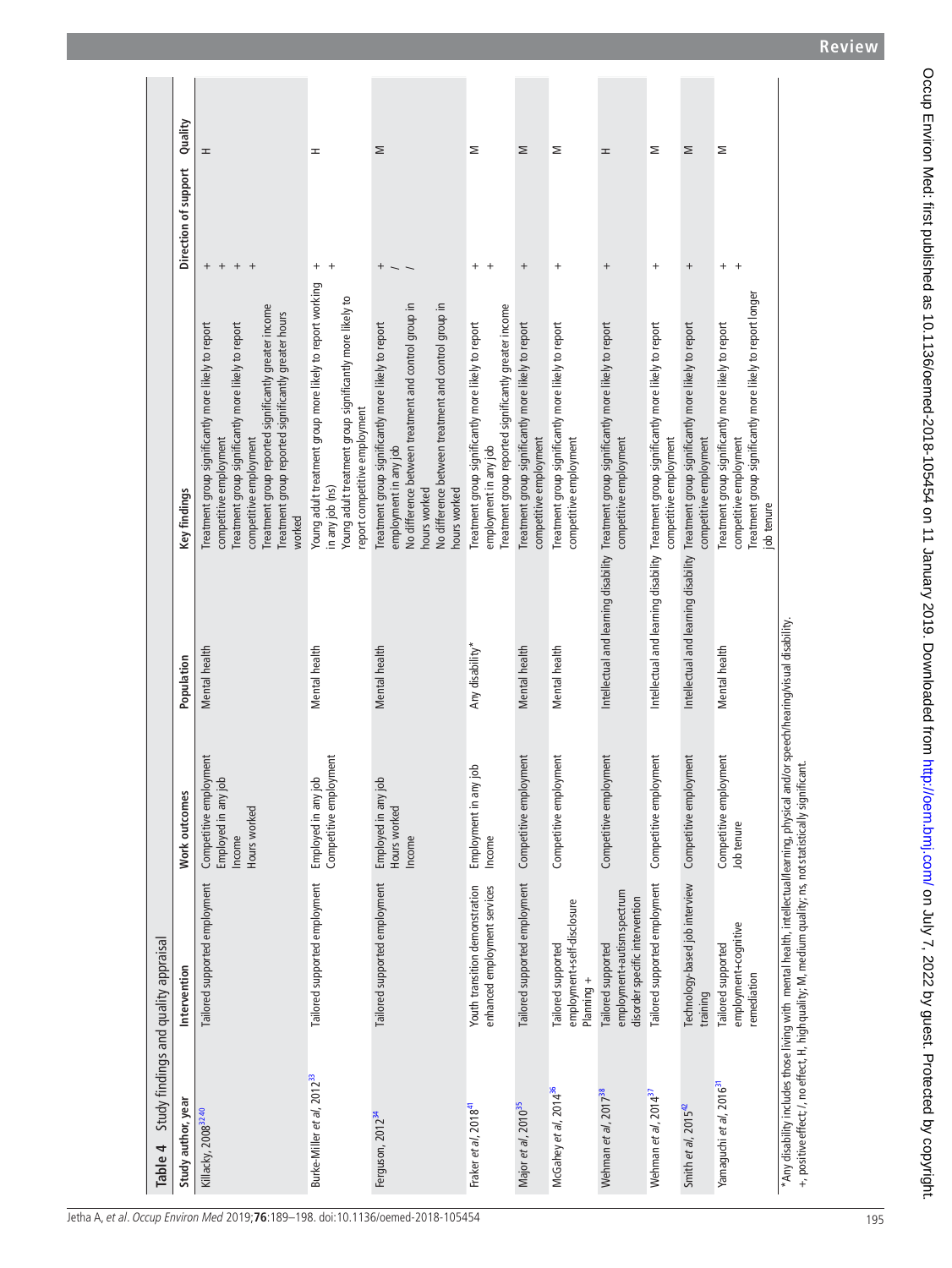196 Jetha A, et al. Occup Environ Med 2019;**76**:189–198. doi:10.1136/oemed-2018-105454

| <b>Review</b>       |                                                                                                                                                              |                        |                                                                                                                                                                            |
|---------------------|--------------------------------------------------------------------------------------------------------------------------------------------------------------|------------------------|----------------------------------------------------------------------------------------------------------------------------------------------------------------------------|
|                     |                                                                                                                                                              |                        |                                                                                                                                                                            |
| Table 5             | Level of evidence for work-focused interventions targeting young adults and accompanying messages                                                            |                        |                                                                                                                                                                            |
| Levels of evidence  | Intervention, number of high (H) and medium<br>(M) quality studies                                                                                           | Work outcome           | Message*                                                                                                                                                                   |
|                     | What work-focused policies or programmes are most effective in supporting the employment transition of young adults with chronic disabling health condition? |                        |                                                                                                                                                                            |
| Strong (positive)   | Tailored supported employment (3H, 4M)                                                                                                                       | Competitive employment | Implementing tailoredsupported employment<br>is recommended to help young adults with<br>chronic disabling health conditions prepare and secure<br>competitive employment. |
| Moderate (positive) | Tailored supported employment (2H, 1M)                                                                                                                       | Employment in any job  | Implementing a supported employment should be<br>considered to help young adults with chronic disabling<br>health conditions prepare and secure employment in<br>any job   |
| Limited (positive)  | Tailored supported employment (2M)                                                                                                                           | Hours worked           | Not enough evidence from the scientific literature to                                                                                                                      |

<span id="page-7-0"></span>

|                     | Intervention, number of high (H) and medium                                                                                                                  |                        |                                                                                                                                                                     |
|---------------------|--------------------------------------------------------------------------------------------------------------------------------------------------------------|------------------------|---------------------------------------------------------------------------------------------------------------------------------------------------------------------|
| Levels of evidence  | (M) quality studies                                                                                                                                          | Work outcome           | Message*                                                                                                                                                            |
|                     | What work-focused policies or programmes are most effective in supporting the employment transition of young adults with chronic disabling health condition? |                        |                                                                                                                                                                     |
| Strong (positive)   | Tailored supported employment (3H, 4M)                                                                                                                       | Competitive employment | Implementing tailoredsupported employment<br>is recommended to help young adults with<br>chronic disabling health conditions prepare are<br>competitive employment. |
| Moderate (positive) | Tailored supported employment (2H, 1M)                                                                                                                       | Employment in any job  | Implementing a supported employment shoul                                                                                                                           |

| Moderate (positive)                                                                                                     | Tailored supported employment (2H, 1M)                                                                                                            | Employment in any job  | Implementing a supported employment should be<br>considered to help young adults with chronic disabling<br>health conditions prepare and secure employment in<br>any job |  |  |
|-------------------------------------------------------------------------------------------------------------------------|---------------------------------------------------------------------------------------------------------------------------------------------------|------------------------|--------------------------------------------------------------------------------------------------------------------------------------------------------------------------|--|--|
| Limited (positive)                                                                                                      | Tailored supported employment (2M)                                                                                                                | Hours worked           | Not enough evidence from the scientific literature to<br>quide current policies/practices                                                                                |  |  |
| Limited (positive)                                                                                                      | Tailored supported employment (2M)                                                                                                                | Income                 | Not enough evidence from the scientific literature to<br>quide current policies/practices                                                                                |  |  |
| Insufficient                                                                                                            | Tailored supported employment+self disclosure<br>planning (1M)                                                                                    | Competitive employment | Not enough evidence from the scientific literature to<br>quide current policies/practices                                                                                |  |  |
|                                                                                                                         | Tailored supported employment+autism spectrum<br>disorder specific intervention (1M)                                                              | Competitive employment |                                                                                                                                                                          |  |  |
|                                                                                                                         | Tailored supported<br>employment+cognitive remediation (1M)                                                                                       | Competitive employment |                                                                                                                                                                          |  |  |
|                                                                                                                         | Tailored supported<br>employment+cognitive remediation (1M)                                                                                       | Job tenure             |                                                                                                                                                                          |  |  |
|                                                                                                                         | Youth transition demonstration enhanced<br>employment services (1M)                                                                               | Employment in any job  |                                                                                                                                                                          |  |  |
|                                                                                                                         | Youth transition demonstration enhanced<br>employment services(1M)                                                                                | Income                 |                                                                                                                                                                          |  |  |
|                                                                                                                         | Technology-based job interview training (1M)                                                                                                      | Competitive employment |                                                                                                                                                                          |  |  |
|                                                                                                                         | Does the effectiveness of work-focused policies and programmes differ for young adults living with different chronic disabling health conditions? |                        |                                                                                                                                                                          |  |  |
| <b>Mental health</b>                                                                                                    |                                                                                                                                                   |                        |                                                                                                                                                                          |  |  |
| Moderate (positive)                                                                                                     | Tailored supported employment (2H, 3M)                                                                                                            | Competitive employment | Implementing a supported employment programme<br>should be considered to help young people with mental<br>health conditions secure competitive employment                |  |  |
| Intellectual and learning                                                                                               |                                                                                                                                                   |                        |                                                                                                                                                                          |  |  |
| Limited (positive)                                                                                                      | Tailored supported employment (1H, 1M)                                                                                                            | Competitive employment | Not enough evidence from the scientific literature to<br>quide current policies/practices                                                                                |  |  |
| Do interventions and their effectiveness differ across the period of transition into the labour market?<br>Insufficient |                                                                                                                                                   |                        |                                                                                                                                                                          |  |  |

\*A majority of work-focused interventions identified in the systematic review were applied to young adults with mental health and intellectual/learning disabilities. Recommendations should be interpreted accordingly.

H, high-quality study; M, medium-quality study.

were uncovered through our systematic review. Among those that were found, sufficient evidence only existed for SE as an effective intervention that can help young adults with disabilities prepare and find competitive employment. Our systematic review underscores the need for additional development and evaluation of interventions that would support young adults with disabling conditions as they enter the workforce and advance within their careers.

A main finding from our study was the limited number of medium-quality to high-quality intervention studies which addressed the employment needs of young adults with chronic disabling health conditions. Only 10 intervention studies were identified from our systematic review, a majority of which were based in the USA. Most intervention studies focused on preparation and entry into employment. Outcome measures examined in the intervention studies tended to focus on whether or not a participant was employed competitively or in any job. No studies examined at-work outcome measures (eg, absenteeism or presenteeism) or career growth (eg, job promotion, changes in income or seniority or perceived quality of employment<sup>43</sup>). Findings suggest that there is minimal high-quality evidence to

guide the development of approaches for the long-term employment of young adults with chronic disabling health conditions. There is a need to further develop and evaluate interventions that address the unique transitional work experiences of young adults with disabling health conditions using randomised trials of representative community-based samples.

Notably, sufficient evidence existed to recommend the use of SE to facilitate preparation and entry into competitive employment for young adults with chronic disabling health conditions. SE interventions identified in our review were multidimensional and included several common features such as competitive employment placements, job coaching, collaboration of a multidisciplinary research team and changing workplace attitudes towards employees with disabilities. It may be that the cluster of SE services are effective in addressing the physical and psychosocial barriers that young adults with disabling health conditions face at the early career stage.<sup>20</sup> Of the SE intervention studies uncovered in this review, observational lengths ranged from 6weeks to 2years. It is unclear if SE can be helpful for young adults to sustain employment. Studies are required to expand on findings by examining the effect of SE on longer-term work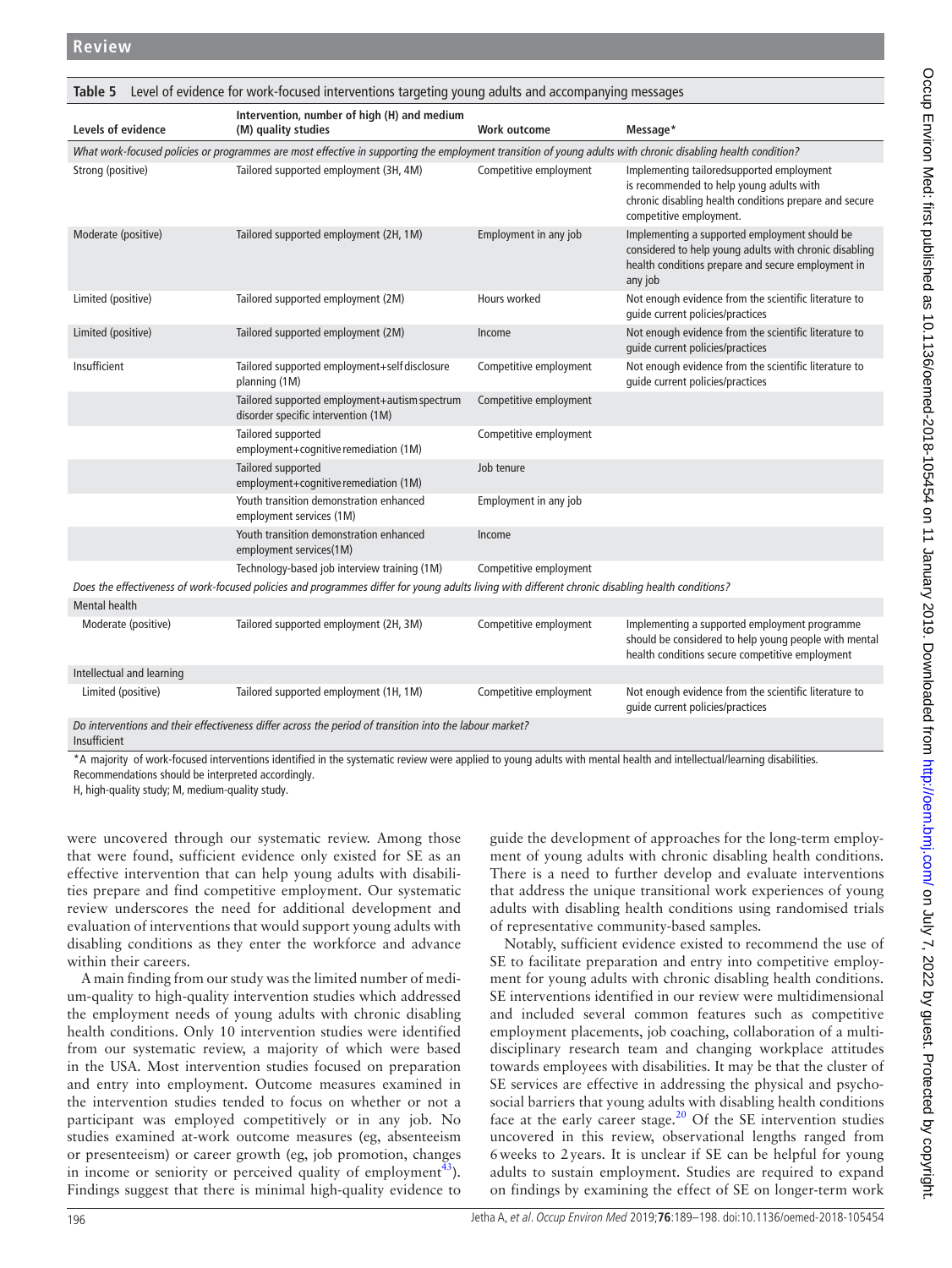experiences. Additionally, studies are required within a broader range of OECD countries to further investigate the effectiveness of SE in different contexts. Interestingly, several interventions included SE in combination with a disability-specific intervention  $(SE^+)$ .<sup>31 38</sup> Although there was not sufficient evidence from our systematic review to support SE<sup>+</sup>, tailoring work-focused interventions to a particular disability has the potential to enable a young person to better navigate specific employment challenges they may encounter. Research is needed to examine the efficacy of  $SE^+$  interventions on the employment of young adults with different disabling conditions.

Studies consistently indicated that mental health disorders are one of the most significant causes of work disability in industrialised countries.[44–47](#page-9-29) Our systematic review provided moderate evidence for the use of SE for the competitive employment of young adults with mental health conditions. Results align with a previous meta-analysis, which also highlights the benefits of SE for the employment of working-aged adults with mental health conditions.[48](#page-9-30) A hallmark of SE interventions is work placement combined with health care and vocational rehabilitation support delivered by a multidisciplinary team.<sup>[49](#page-9-31)</sup> Accordingly, SE may offer the specific skills for young adults to balance their work with the management of mental health symptoms.<sup>49</sup> With the exception of one study, no other intervention studies identified in our review focused on physical (eg, juvenile arthritis, multiple sclerosis) or speech/hearing/visual disabilities, or traumatic injuries (eg, spinal cord injury, traumatic brain injury). There is a paucity of interventions that address the employment needs of young adults living with some of the most commonly reported chronic disabling health conditions, many of which can be associated with significant challenges with involvement in paid work.[44 47](#page-9-29)

Lastly, only one intervention identified in our review specifically addressed policy-level conditions to support the employ-ment of young adult with disabling conditions.<sup>[41](#page-9-18)</sup> Some studies indicate that policy-level factors such as the loss of disability benefits represent a commonly reported disincentive to entering the labour market for people with a disability. Interestingly, Farkar *et al* offered social assistance waivers to young adult study participants so that they could participate in a job placement and training programme without loss of income support.<sup>41</sup> Participants who received the combined intervention were more likely to hold paid employment and report greater income compared with the control group. Additional research is required to expand on the role of policy-level interventions in influencing the employment participation of young adults living with different chronic disabling health conditions.

Strengths of this systematic review included the utilisation of a rigorous methodology that has been designed and applied within the field of occupational health and safety, and involve stakeholder engagement and the use of a comprehensive methodological quality appraisal tool to evaluate risk of bias and methodological limitations. To answer our research questions, we included studies that reported statistical intervention effects, and excluded grey and qualitative literature.<sup>50</sup> Additional research is required to synthesise other forms of evidence to enhance our understanding of work-focused interventions for young adults with disabilities, and to determine the contexts in which interventions are most effective. Even though we used a comprehensive search strategy that drew from the expertise of an information scientist and study stakeholders, it is possible that searching through additional databases could have yielded relevant studies that may have been missed. Creating weighted quality appraisal scores through a consensus-based approach

enabled the research team to grade the methodological rigour of each study in terms of its ability to answer our research questions. At the same time, this process could potentially result in certain studies being excluded. Lastly, due to heterogeneity in intervention components and study designs, we did not perform a meta-analysis. Instead, we conducted a best evidence synthesis to determine levels of evidence and to provide practitioners with overarching recommendations.<sup>[28](#page-9-11)</sup>

For young adults with chronic disabling health conditions, the transition into the labour market plays an important role in determining working experiences across the life course. Our systematic review of work-focused interventions suggests that young adults with disabling health conditions may benefit from SE. It is recommended that practitioners implement SE as an intervention to support preparation and entry into competitive employment. At the same time, findings also suggest an overarching absence of interventions of high methodological quality that address the needs of young adults with disabling health conditions as they sustain employment or advance within their career. Also, limited interventions existed for young people with physical or speech/hearing/visual disabilities. In conclusion, there is a need to further develop interventions which support the employment of young adults with chronic disabling health conditions. Enhancing our understanding of work-focused interventions will provide an evidence base that can inform strategic policy and programmatic design, and offer tailored approaches for income generation and health promotion.

**Acknowledgements** The authors would like to acknowledge the support of Emma Irvin, Dwayne Van Eerd and Kimberly Cullen at the Institute for Work and Health for their support implementing the systematic review methodology. We are grateful for the support of Joanna Liu for her assistance with the literature search and article retrieval. We would also like to thank all of the study stakeholders who contributed to the systematic review process.

**Contributors** AJ, RS, MG, MAMG and KAMG were involved in study conceptualisation, methodological design and stakeholder engagement. AJ, RS, QM, MG, MAMG and KMG developed systematic review search terms. AJ, RS, AS, QM performed title/abstract and full-text reviews. AJ, RS and AS conducted appraisals of methodological quality. All authors contributed to manuscript development.

**Funding** This work was supported by a Partnership Grant from the Social Sciences and Humanities Research Council of Canada (#895-2013-1021) for the Canadian Disability Participation Project.

**Competing interests** None declared.

**Patient consent for publication** Not required.

**Provenance and peer review** Not commissioned; externally peer reviewed.

**Open access** This is an open access article distributed in accordance with the Creative Commons Attribution Non Commercial (CC BY-NC 4.0) license, which permits others to distribute, remix, adapt, build upon this work non-commercially, and license their derivative works on different terms, provided the original work is properly cited, appropriate credit is given, any changes made indicated, and the use is non-commercial. See: [http://creativecommons.org/licenses/by-nc/4.0/.](http://creativecommons.org/licenses/by-nc/4.0/)

### **References**

- <span id="page-8-0"></span>1 World Health Organization. In: Hartley S, Ilagan V, Rosamond M, eds. World health report on disability et al. Switzerland: GenevaWorld Health Organization and World Bank, 2011.
- <span id="page-8-1"></span>2 Ahonen EQ, Fujishiro K, Cunningham T, et al. Work as an inclusive part of population health inequities research and prevention. [Am J Public Health](http://dx.doi.org/10.2105/AJPH.2017.304214) 2018;108:306-11.
- 3 Marmot M, Friel S, Bell R, et al. Closing the gap in a generation: health equity through action on the social determinants of health. [The Lancet](http://dx.doi.org/10.1016/S0140-6736(08)61690-6) 2008;372:1661-9.
- <span id="page-8-2"></span>4 Ryan P. The School-to-Work Transition: A Cross-National Perspective. [J Econ Lit](http://dx.doi.org/10.1257/jel.39.1.34) 2001;39:34–92.
- <span id="page-8-4"></span>5 Arnett JJ. Emerging adulthood: the winding road from late teens through the twenties. New York, NY: Oxford University Press, 2004.
- <span id="page-8-3"></span>6 Scarpetta S, Sonnet A, Manfredi T. Rising Youth Unemployment During The Crisis: How to Prevent Negative Long-term Consequences on a Generation? OfEC-oa D, OECD Social, employment and migration working papers. edn. Paris, France, 2010.